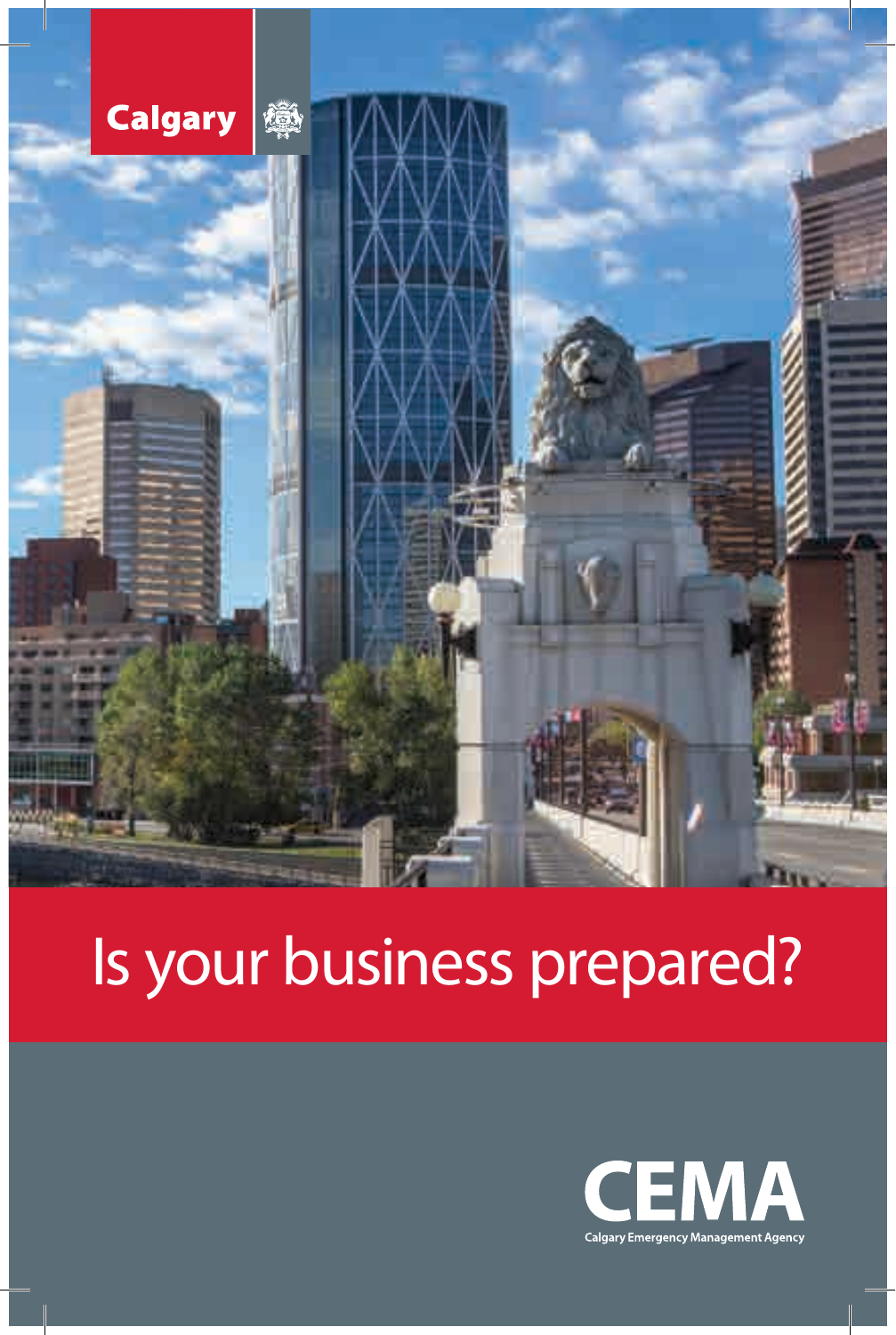

## **Contents**

- What is business continuity?
- Why should my business have a plan?
- How to develop a business continuity plan
- **STEP ONE:** Analyze your business
- **STEP TWO:** Assess the risks
- **STEP THREE:** Develop strategies
- **STEP FOUR:** Make a plan
- **STEP FIVE:** Exercise your plan
- **APPENDIX A:** Vital business information
- **APPENDIX B:** Key business functions
- **APPENDIX C:** Risk matrix
- **APPENDIX D:** Business continuity action plan example
- Stay informed

This guide is a collaboration between CEMA and The Calgary Chamber.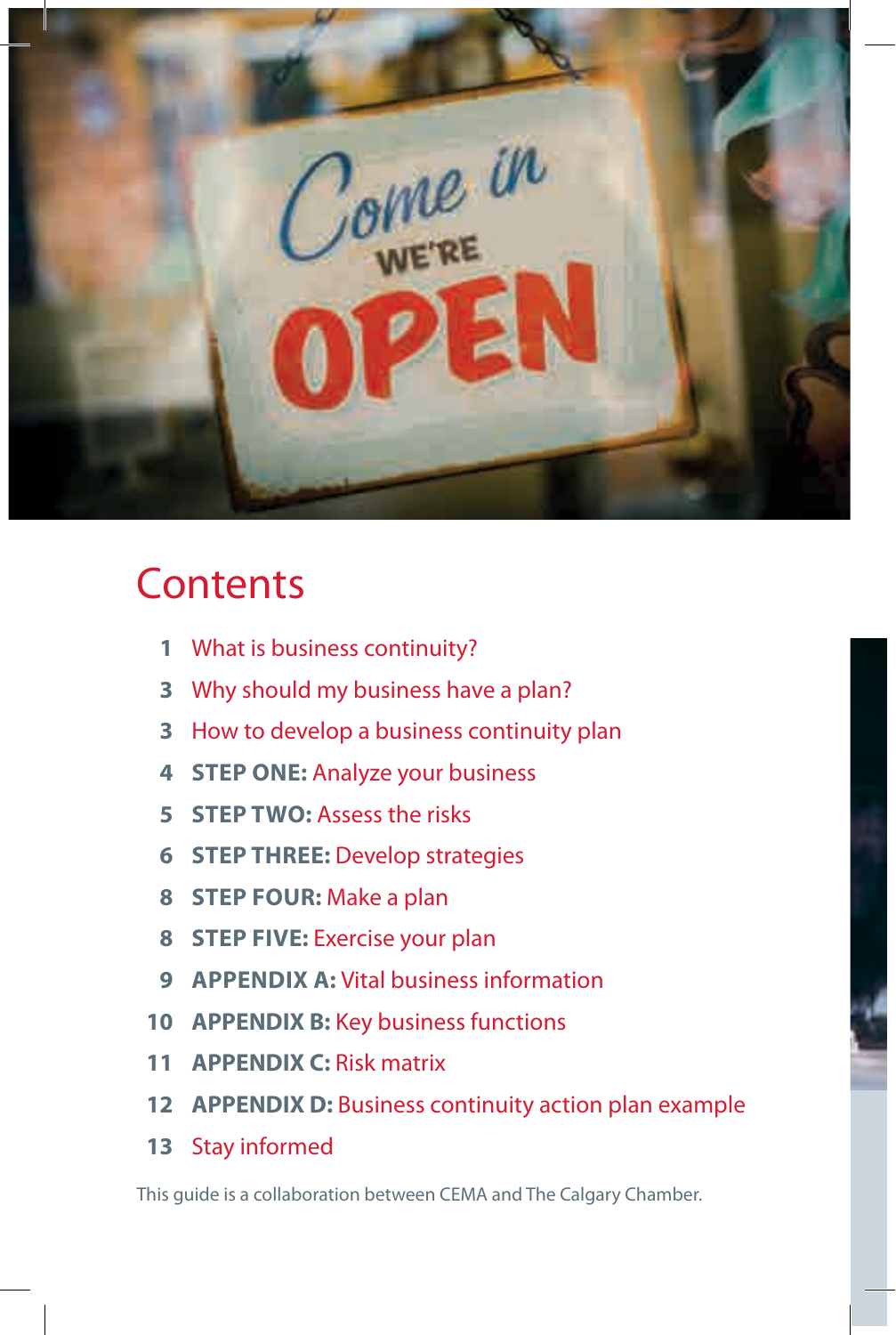## What is business continuity?

Business continuity is about understanding the risks your business could face, and developing strategies and plans to ensure continued operation during and after a disruption.

A business continuity plan will allow you to analyze and understand which products and services are critical to your business operations. It will introduce you to the risks and hazards to which your business may be vulnerable. Based on this information, you can develop strategies to ensure that your business can quickly recover and continue operating through any type of disruption.

Most importantly, a business continuity plan promotes a safe environment for your stakeholders, your employees, and your customers.

Business continuity is not only for disruptions – it makes a business a safer place to work and contributes to financial stability.



### Top tip

Back up your data regularly and store copies in a secure off-site location.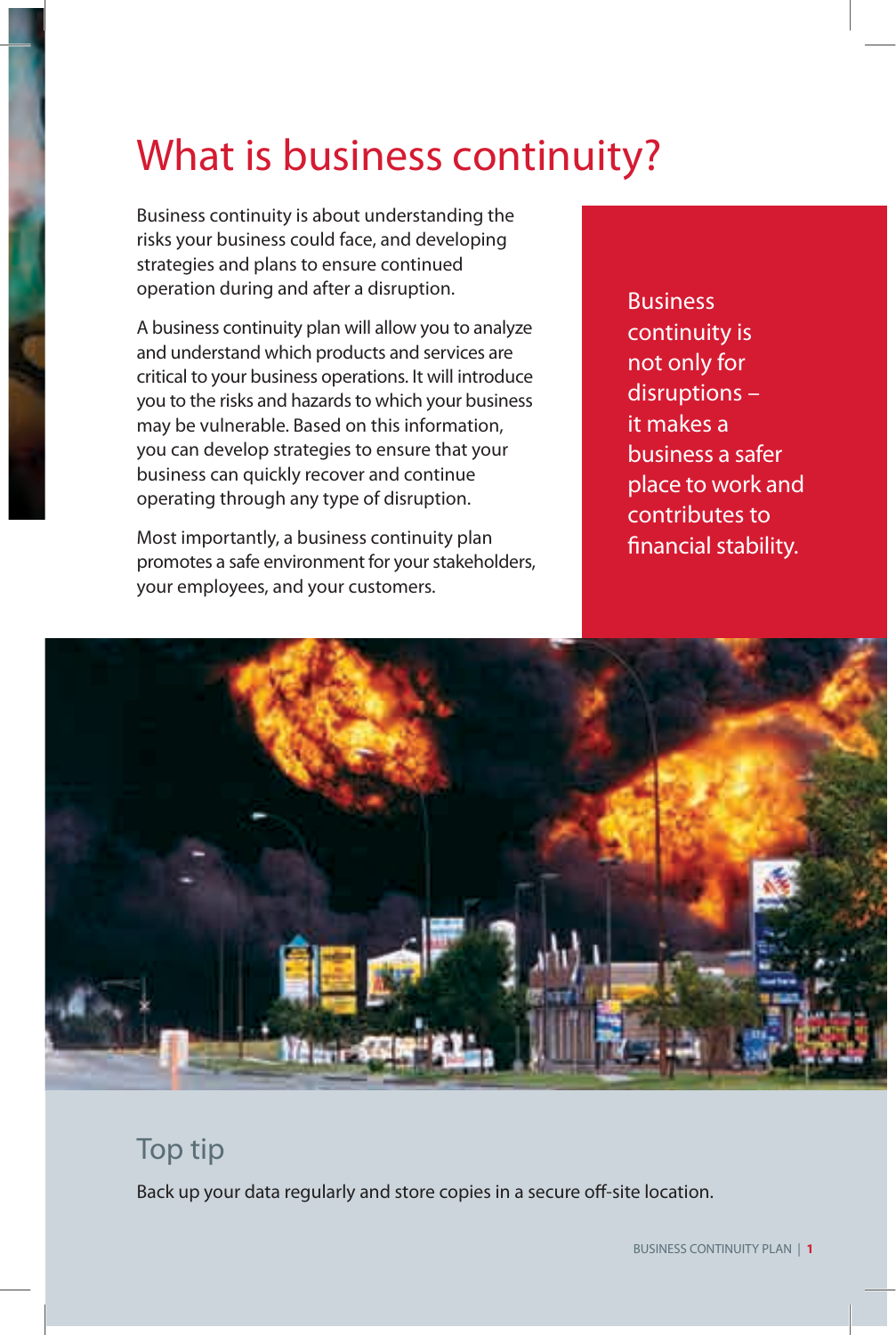### But I have business insurance...

Not all risks are insurable. Insurance companies may provide financial assistance but you remain out of business. A business continuity plan aims to keep your business running and makes it easier to resume operations after a disruption.

No matter how big your insurance payout is, it cannot help you retain your customers.

In the 2013 Alberta floods, an estimated 180,000 workers could not go to work.

Companies unable to resume operations within ten days are not likely to survive.

The Institute for Catastrophic Loss Reduction (ICLR) predicts that Alberta will see a 10 percent increase in severe weather events by 2050.



### Top tip

Practice fire safety and establish an evacuation plan.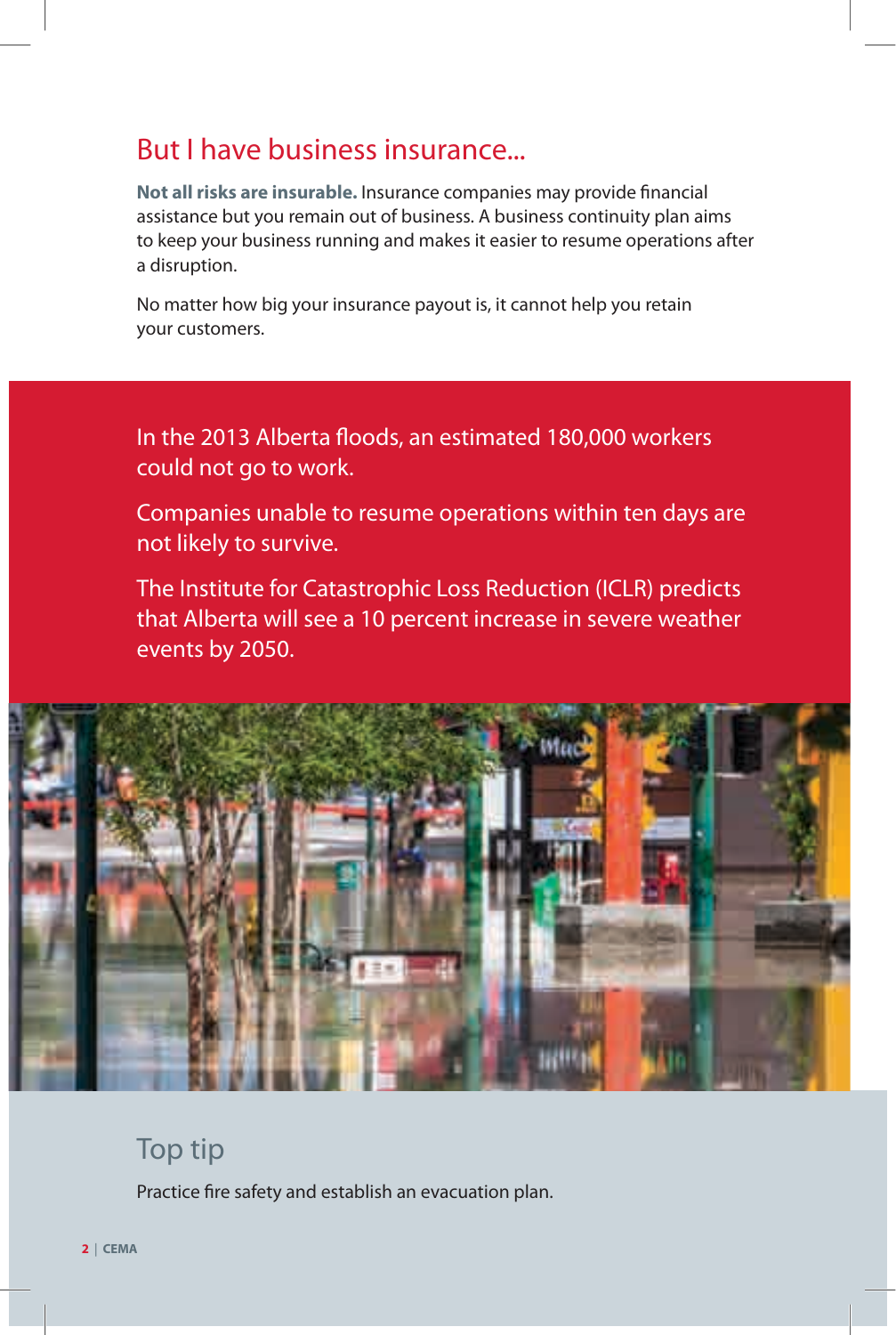## Why should my business have a plan?

Being unable to provide your products and services to your customers can seriously hurt your business reputation. **Stay open for business!**

- ▶ Remain competitive by staying open for business.
- $\blacktriangleright$  Reduce the financial losses you may incur.
- $\blacktriangleright$  Identify the weaknesses within your business.
- ➤ Improve your dealings with banks, creditors, investors, and insurers by showcasing your appetite for business resilience.
- $\blacktriangleright$  Protect staff and customers from harm.

While you are out of business, your competition is still operating.

Disasters big and small happen without warning. Having a plan in place before a disruption can make for a more effective response and faster recovery.

## How to develop a business continuity plan



### Top tip

Review your insurance policies and know what your policy covers.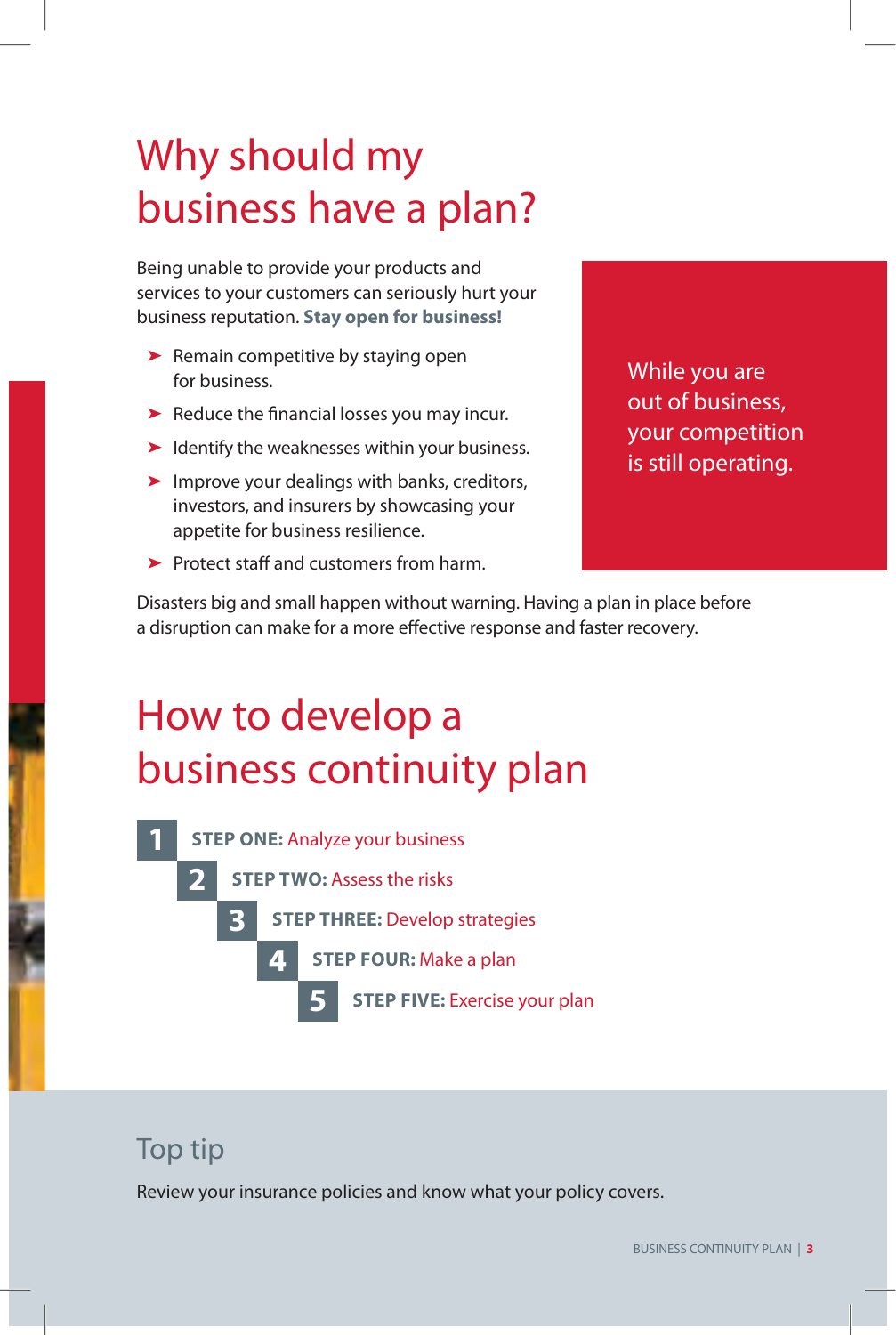## **STEP ONE:**  Analyze your business

It is important to understand your business when developing a successful business continuity plan. Consider the following:

- ➤ What is the purpose of your business?
- ➤ What products and services do you provide?
- ➤ How do you provide your products and services?
- ➤ Do your service providers have business continuity plans in place?
- ➤ Who is involved? (e.g. employees, suppliers)
- ➤ What are the minimum resource requirements? (e.g. personnel, equipment, records)
- ➤ Who are your customers?

Fill out the templates in **Appendices A and B** to begin this process. Templates are available at **calgary.ca/cema**.

According to the Insurance Bureau of Canada, Alberta accounts for 67 per cent of all insurance payouts due to a disaster. Between 2009 and 2012, the average disaster payout in Alberta was \$1 billion a year.

The 2013 Calgary and southern Alberta floods were the costliest natural disaster in Canadian history.

Calgary has also endured windstorms, industrial fires, high-rise fires and associated technological disasters, power disruptions, a pandemic, and numerous hail storms.

### Top tip

In the event of a disruption, log the sequence of events. It will help you review the strengths and weaknesses of your plan post-disaster.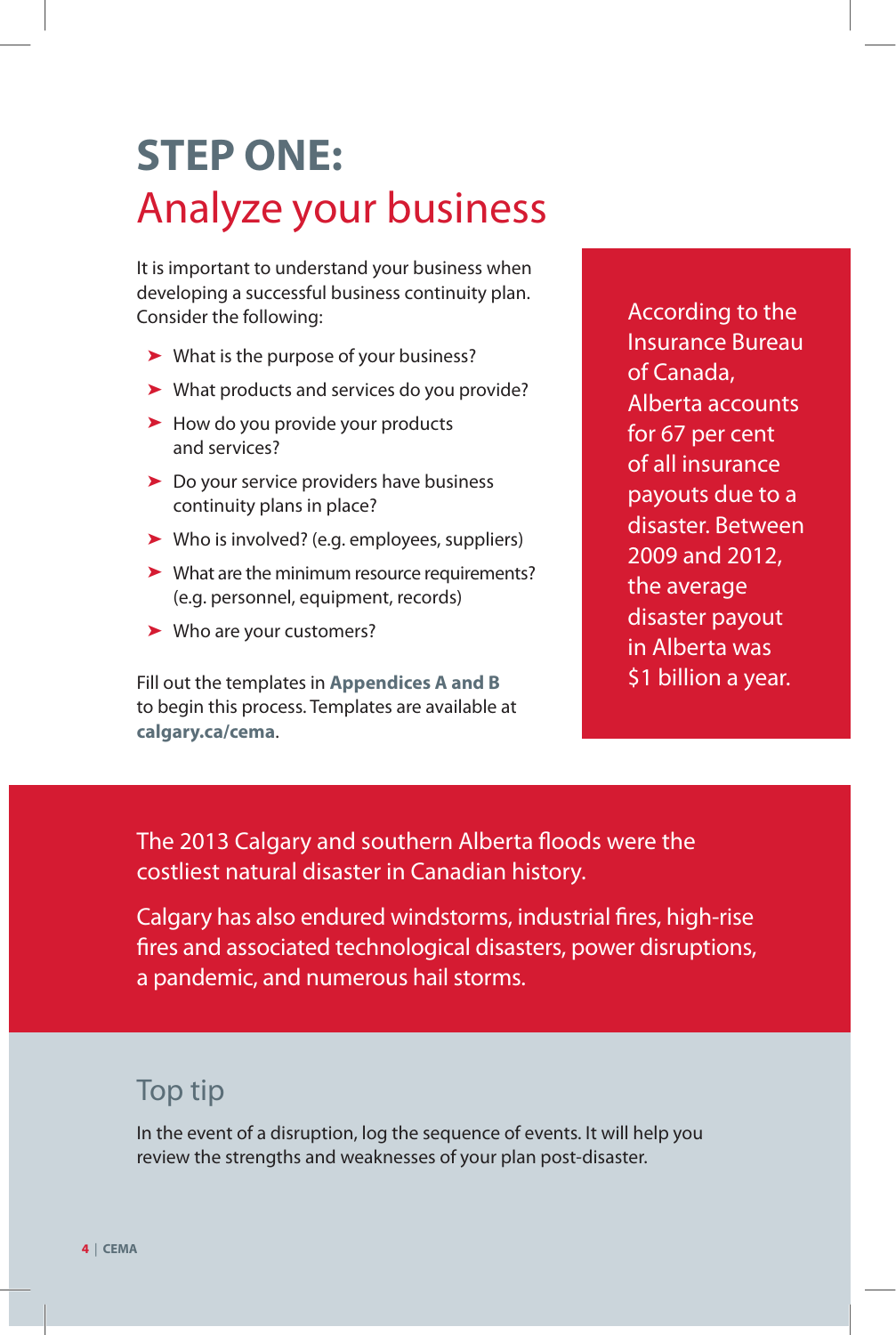## **STEP TWO:**  Assess the risks

Calgary is exposed to different types of risks such as natural hazards, humancaused hazards, and technological hazards. The following are risks and hazards to which your business may be vulnerable. Assess the risks and imagine how they could affect your ability to continue operating.



Various risks and hazards have different severities and likelihood of occurring. Make use of the **Risk matrix** in **Appendix C** to better understand the hazards to which your business is vulnerable.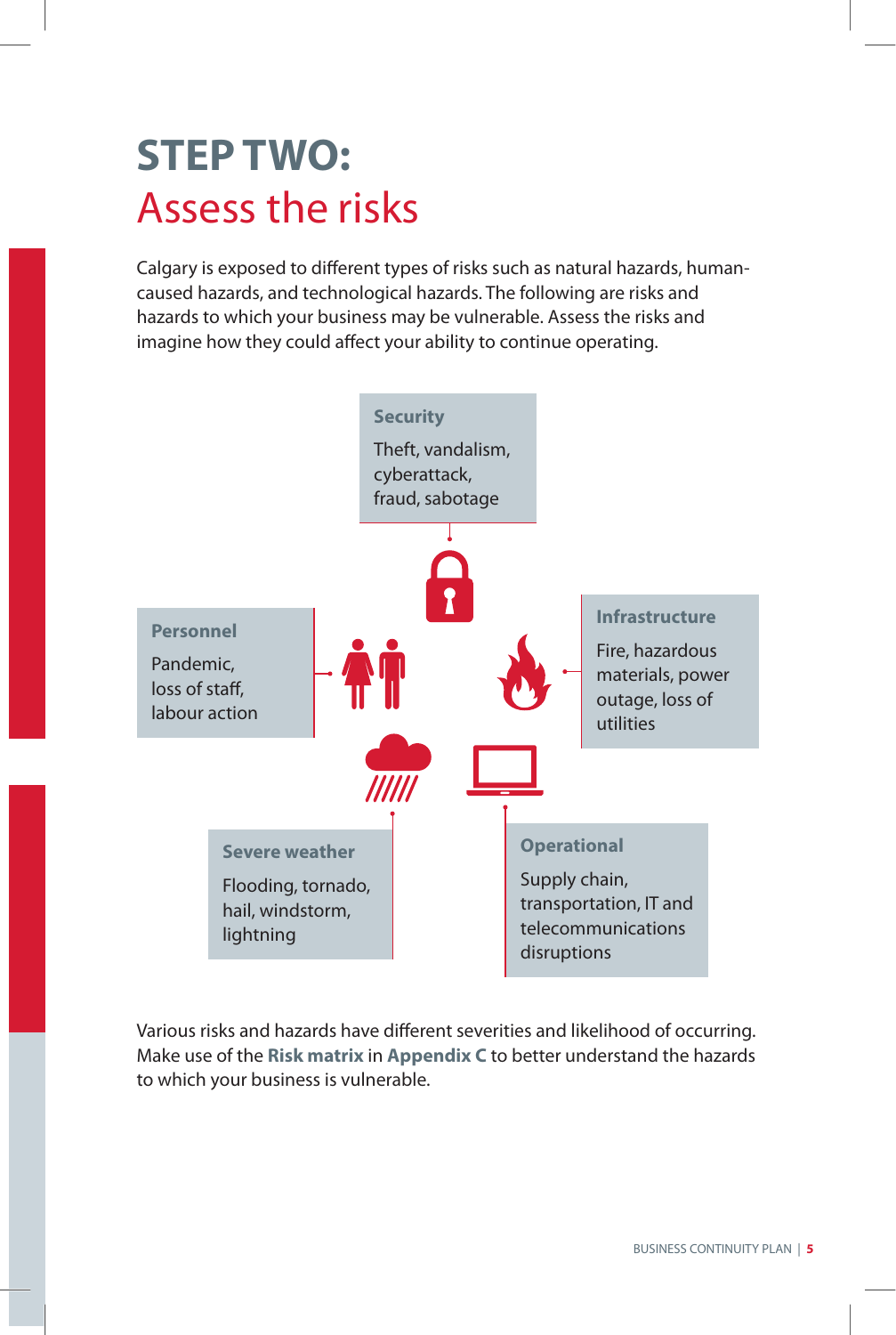## **STEP THREE:**  Develop strategies

Now that you know the risks your business may be vulnerable to, evaluate possible strategies. Many strategies are easy and cost-effective to implement. Such strategies may involve a simple phone call to another supplier or developing mutual aid agreement with other businesses. The following are some business continuity strategies that you may consider:

Consider the worst case scenario when developing your strategies.

- $\blacktriangleright$  Cross-training of staff
- ➤ Borrowing equipment from another business
- ➤ Keeping old equipment as a back-up
- ➤ Identifying alternative suppliers
- ➤ Storing important data and documents in a safe location
- ➤ Succession planning
- $\triangleright$  Off-site inventory of goods
- ➤ Uninterruptible power supply (UPS)
- ➤ Alternative work location
- ➤ Establish work-from-home protocols
- ➤ Promote personal and family preparedness
- ➤ Discuss with your employees how they will communicate with you or report to work in the event of a disruption

### Top tip

Protect vital paper documents by storing them in fire resistant and waterproof storage.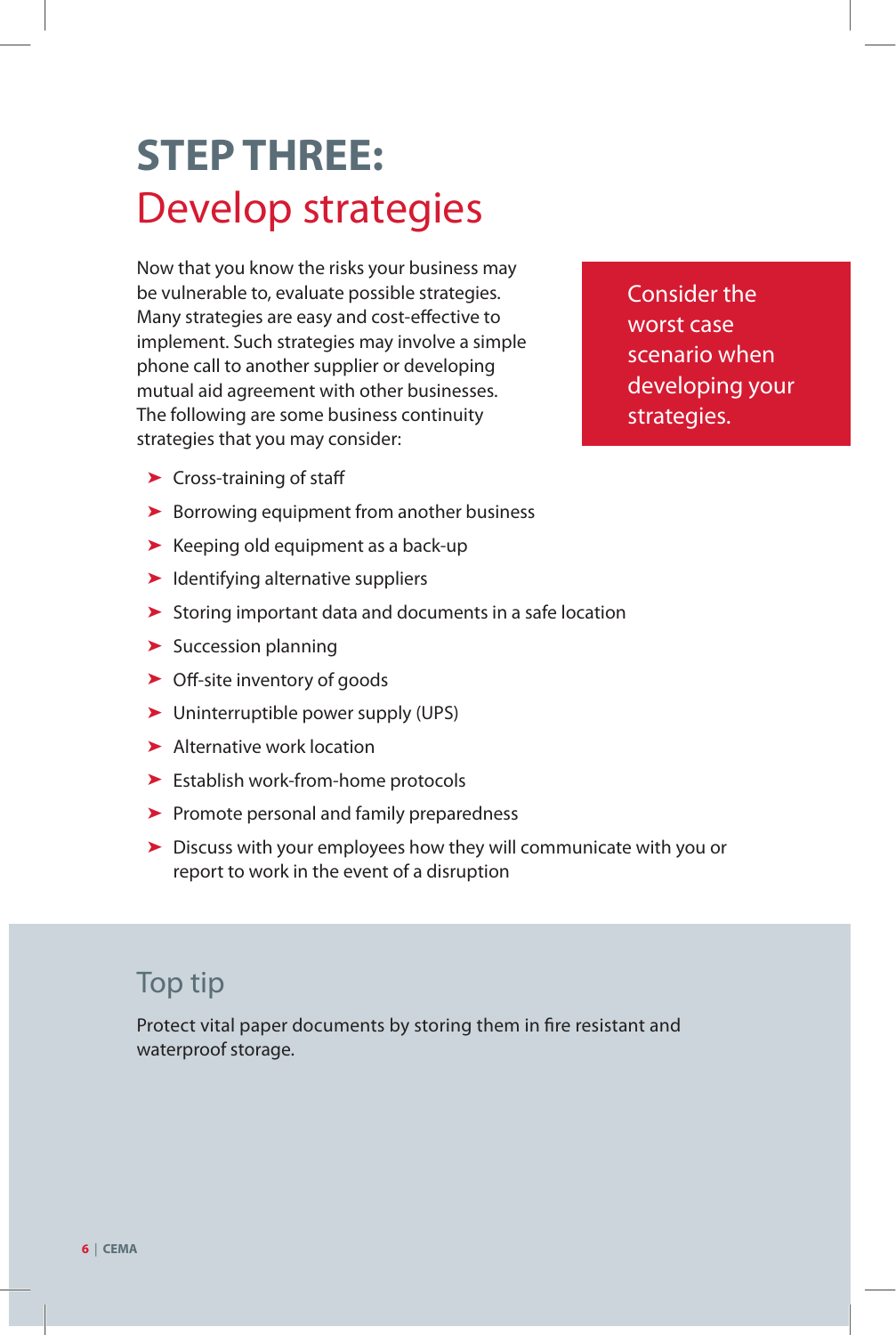### Top tip

A company is only as good as its employees. The old adage applies to your business continuity plan. Encourage all employees to assemble a 72-hour emergency preparedness kit at home. This kit is a collection of items they may need in the event of a disaster, which should include:



- ▶ Bottled water
- ▶ Non-perishable food
- ➤ First Aid kit
- ▶ Prescription medication
- $\blacktriangleright$  Wind-up flashlight and radio
- ➤ External battery pack or wind-up cellphone charger
- ▶ Warm clothes and blankets or sleeping bags
- ➤ Important documents and information
- $\blacktriangleright$  Cash in small bills and coins
- ➤ If applicable, stock your kit with baby supplies and items for your pet
- ➤ Non-power consuming entertainment for children and adults

In the event of a disaster, employees may be unable to report to work as they are responding to their own family's needs. Encourage your employees to have a personal family plan and a 72-hour emergency preparedness kit.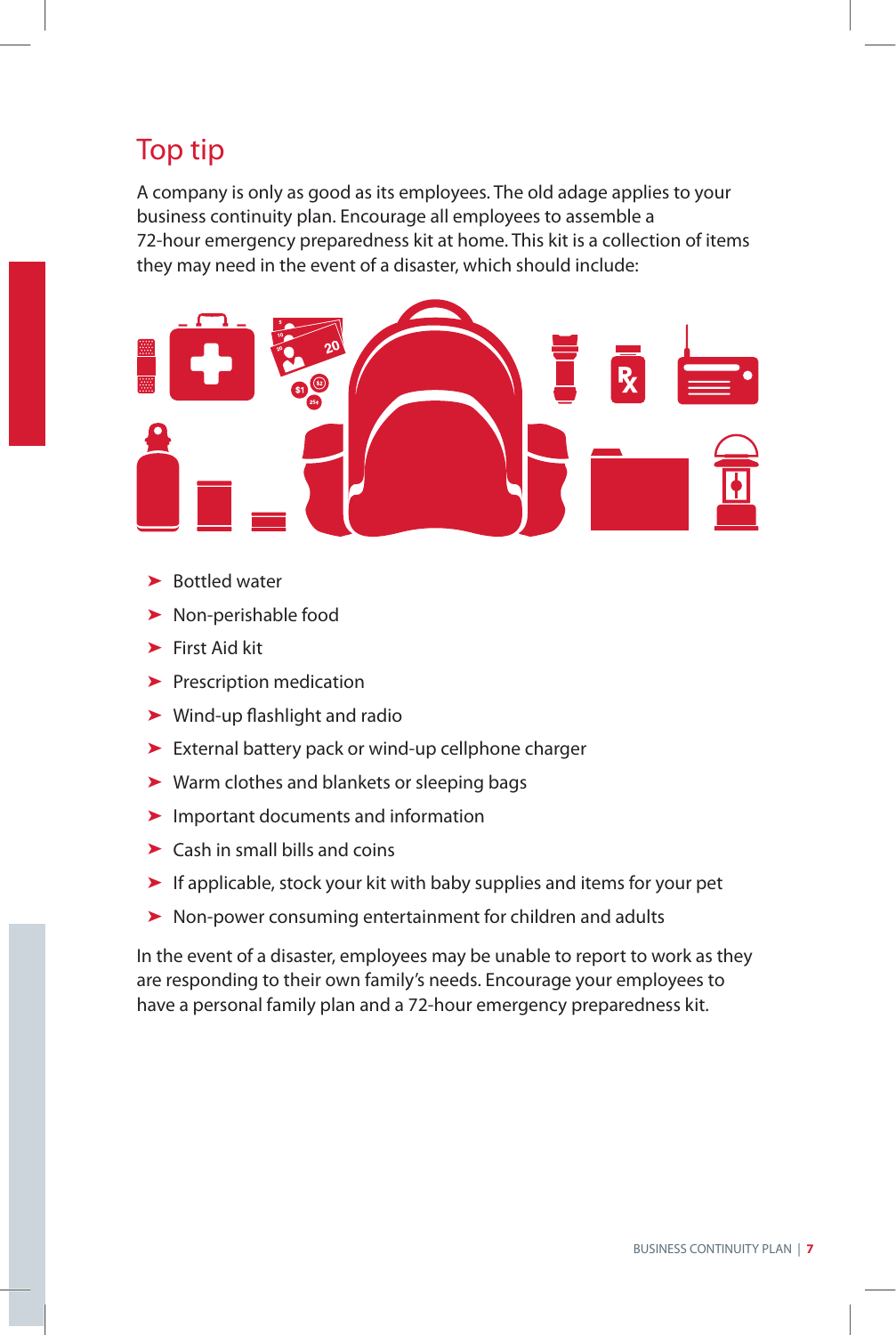## **STEP FOUR:**  Make a plan

You have now gained a better understanding of potential risks to your business and the appropriate strategies to address them. It's time to put this knowledge together and make a plan. Your plan should have step-by-step instructions on what to do in the event of an emergency.

If your business suffers a fire, what are your priorities? How will you account for your employees and ensure they are all safe? Who do you have to contact first? What resources and supplies do you require to continue operating? It is essential that you have these details beforehand to ensure a proper and timely response.

Fill out the **Risk Matrix** in **Appendix C** to give your business a head start.

## **STEP FIVE:**  Exercise your plan

It is essential to exercise your plan on a regular basis. Staff should be involved during the exercise to become familiar with their roles and what is expected of them during an emergency.

In the business world, things are constantly changing. It is important to update and maintain your plan on a regular basis. Exercising your plan will give you insight on the strengths and weaknesses of your business continuity plan.

### Sign up for the Emergency Business Contact Database (EBCD)

In partnership with CEMA and supported by the Government of Alberta, the Calgary Chamber has created the Emergency Business Contact Database (EBCD).

The EBCD helps facilitate communication and collaboration between CEMA and the business community (Calgary and southern Alberta) during emergencies that could impact your business operations. In the event of an emergency or disaster, it is important to get timely information to business community – all businesses should sign up to get relevant and timely alerts at **calgarychamber.com/EBCD**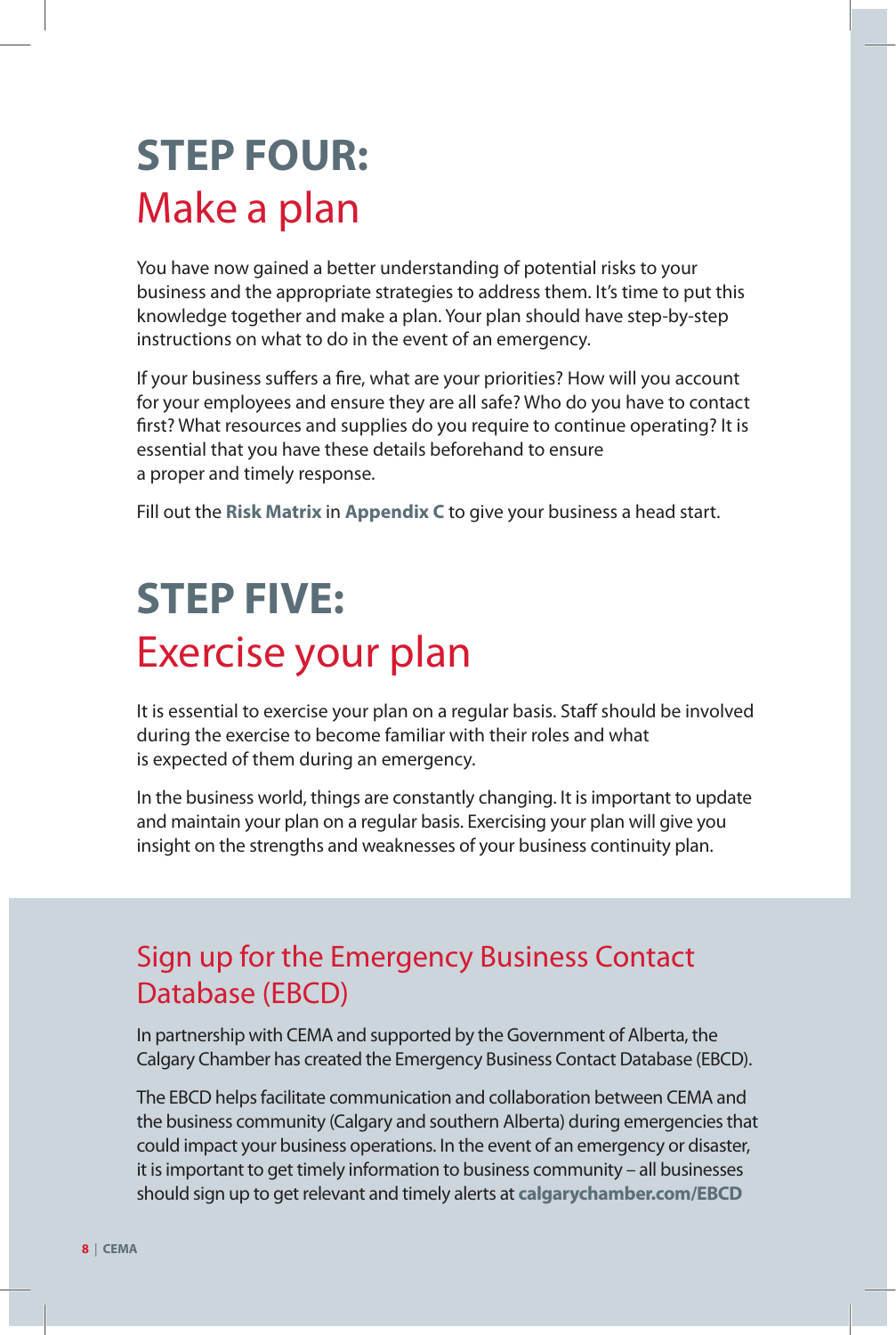### **APPENDIX A:** Vital business information

| <b>BUSINESS LICENCE NUMBER</b>    |  |
|-----------------------------------|--|
| INSURANCE POLICY NUMBER           |  |
| CRITICAL PAPER RECORDS LOCATION   |  |
| BACK-UP COMPUTER RECORDS LOCATION |  |
|                                   |  |

#### Staff contact numbers

| <b>CONTACT NAME</b> | <b>CONTACT DETAILS</b> | <b>PHONE NUMBER</b> | <b>EMAIL ADDRESS</b> |
|---------------------|------------------------|---------------------|----------------------|
|                     |                        |                     |                      |
|                     |                        |                     |                      |
|                     |                        |                     |                      |

#### Key customer contacts

| <b>CONTACT NAME</b> | <b>CONTACT DETAILS</b> | <b>PHONE NUMBER</b> | <b>EMAIL ADDRESS</b> |
|---------------------|------------------------|---------------------|----------------------|
|                     |                        |                     |                      |
|                     |                        |                     |                      |
|                     |                        |                     |                      |

#### Supplier contacts

| <b>CONTACT NAME</b> | <b>CONTACT DETAILS</b> | <b>PHONE NUMBER</b> | <b>EMAIL ADDRESS</b> |
|---------------------|------------------------|---------------------|----------------------|
|                     |                        |                     |                      |
|                     |                        |                     |                      |
|                     |                        |                     |                      |

### Other key contacts

|                           | <b>CONTACT NAME</b> | <b>PHONE NUMBER</b> | <b>EMAIL ADDRESS</b> |
|---------------------------|---------------------|---------------------|----------------------|
| <b>BUILDING MANAGER</b>   |                     |                     |                      |
| <b>ELECTRICITY</b>        |                     |                     |                      |
| GAS                       |                     |                     |                      |
| <b>INSURANCE</b>          |                     |                     |                      |
| LANDLORD                  |                     |                     |                      |
| <b>MEDICAL</b>            |                     |                     |                      |
| POLICE                    |                     |                     |                      |
| <b>SECURITY</b>           |                     |                     |                      |
| <b>TELECOMMUNICATIONS</b> |                     |                     |                      |
|                           |                     |                     |                      |
|                           |                     |                     |                      |
|                           |                     |                     |                      |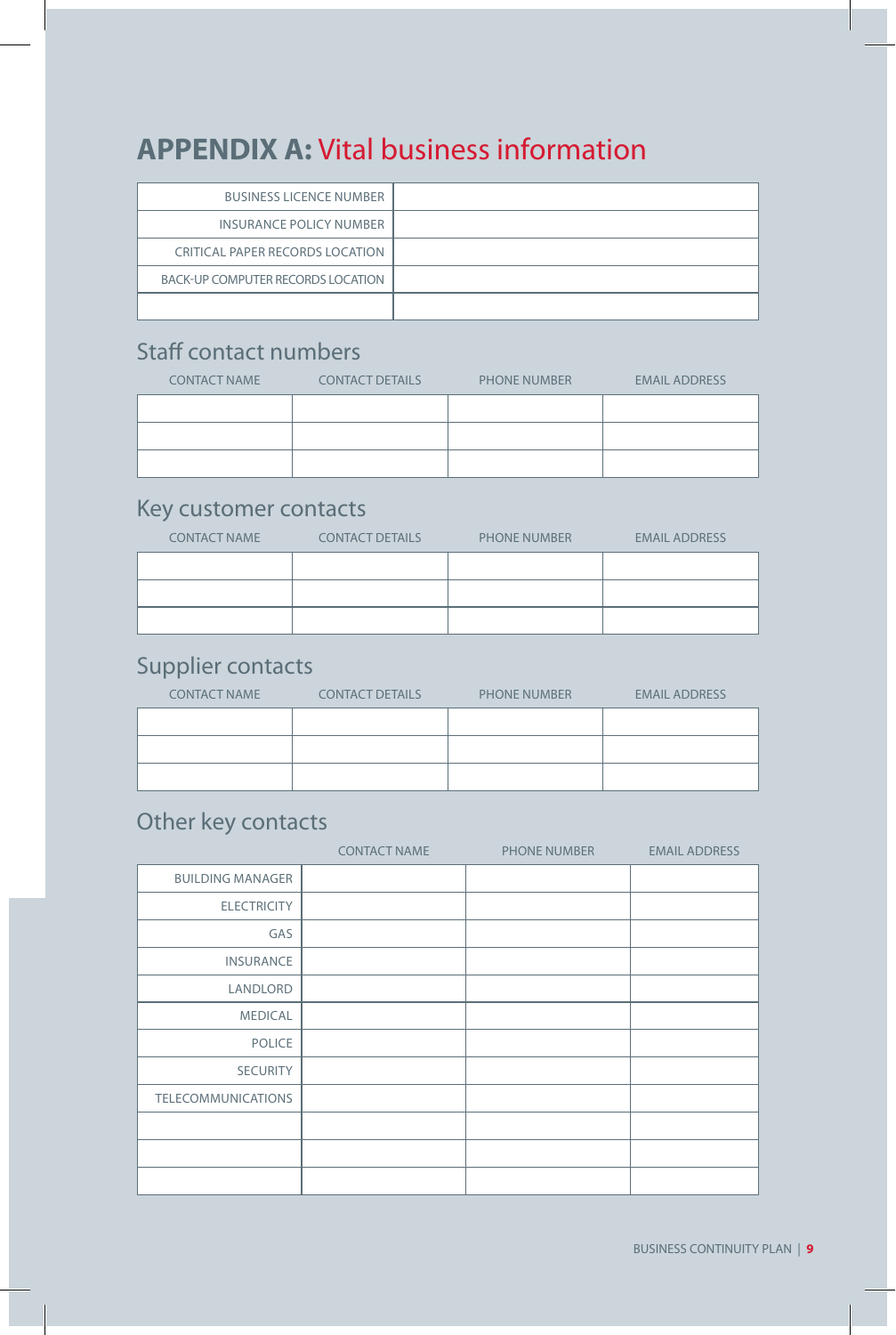### **APPENDIX B:** Key business functions

This table will assist you in prioritizing the key business functions that are critical to your operations. Check the maximum timeframe for which a key business function can be interrupted.

|                       | $<$ 24 HOURS | 48 HOURS | 72 HOURS | 1 WEEK | 2 WEEKS | 1 MONTH |
|-----------------------|--------------|----------|----------|--------|---------|---------|
| <b>STAFF</b>          |              |          |          |        |         |         |
| IT                    |              |          |          |        |         |         |
| <b>VITAL RECORDS</b>  |              |          |          |        |         |         |
| <b>INTERNET</b>       |              |          |          |        |         |         |
| <b>FACILITIES</b>     |              |          |          |        |         |         |
| <b>COMMUNICATIONS</b> |              |          |          |        |         |         |
| <b>TRANSPORTATION</b> |              |          |          |        |         |         |
| <b>EQUIPMENT</b>      |              |          |          |        |         |         |
| <b>SUPPLIERS</b>      |              |          |          |        |         |         |
| <b>VENDORS</b>        |              |          |          |        |         |         |
|                       |              |          |          |        |         |         |
|                       |              |          |          |        |         |         |
|                       |              |          |          |        |         |         |

#### Recovery Time Objective (RTO)

Armed with a better understanding of your key business functions, make a plan to ensure that these functions return to operation within the specified Recovery Time Objective (RTO).

For example, a bakery may survive a supplier disruption for up to 48 hours. It may continue operating with the existing inventory stock of baking ingredients. However, the company will be unable to continue operations without further shipments from its suppliers past 48 hours.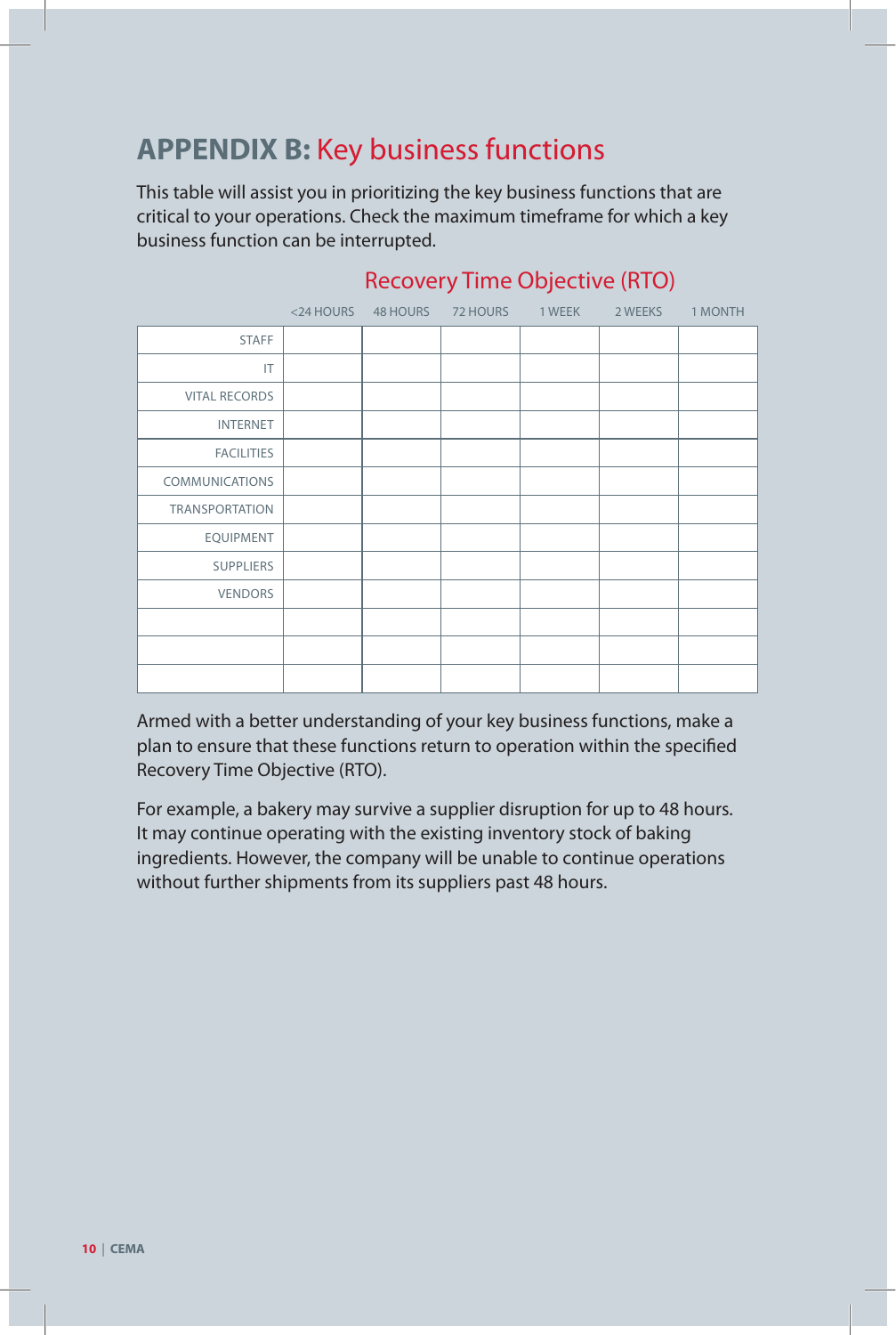### **APPENDIX C:** Risk matrix

Consider the different hazards on page 6 and use the risk assessment matrix below to assess the potential hazards to your business.

|            |               |               |               |               |                | <b>RISK LEVEL</b> | <b>SCORE</b> |
|------------|---------------|---------------|---------------|---------------|----------------|-------------------|--------------|
|            | Very likely   | <b>Medium</b> | <b>High</b>   | <b>High</b>   | <b>Extreme</b> | <b>Extreme</b>    | 16           |
|            |               |               |               |               |                | <b>High</b>       | $8 - 12$     |
|            | Likely        |               |               |               |                | <b>Medium</b>     | $3 - 6$      |
|            |               | <b>Medium</b> | <b>Medium</b> | <b>High</b>   | <b>High</b>    | Low               | $1 - 2$      |
|            | Unlikely      | Low           | <b>Medium</b> | <b>Medium</b> | <b>High</b>    |                   |              |
| Likelihood | Very unlikely | Low           | Low           | <b>Medium</b> | <b>Medium</b>  |                   |              |
|            |               | Insignificant | Minor         | Serious       | Major          |                   |              |

Severity

VALUE LIKELIHOOD DESCRIPTION

| 4 | Very likely | Very likely to occur in the foreseeable future               |
|---|-------------|--------------------------------------------------------------|
|   | Likely      | Likely to occur in the foreseeable future                    |
|   | Unlikely    | Not likely to occur in the foreseeable future                |
|   |             | Very unlikely   Will only occur in exceptional circumstances |

VALUE SEVERITY DESCRIPTION

|   | Major         | Loss of life, permanent disability or serious injuries  |
|---|---------------|---------------------------------------------------------|
| 3 | Serious       | Serious injury requiring medical treatment or lost time |
|   | Minor         | Minor injury requiring First Aid treatment              |
|   | Insignificant | No treatment required                                   |

To calculate the risk level, multiply the hazard's likelihood value by the severity value (likelihood x severity = risk level).

| <b>HAZARD</b>                                            | RISK I FVFI                                                   | <b>PLANNING MEASURES</b>                                                                                         |
|----------------------------------------------------------|---------------------------------------------------------------|------------------------------------------------------------------------------------------------------------------|
| <b>Fire</b><br>Likelihood: Unlikely<br>Severity: Serious | <b>Medium</b><br>2 (Unlikely) x 3 (Serious)<br>$= 6$ (Medium) | Fire drill, service fire<br>extinguishers and detectors,<br>store duplicates of customer<br>information off-site |
|                                                          |                                                               |                                                                                                                  |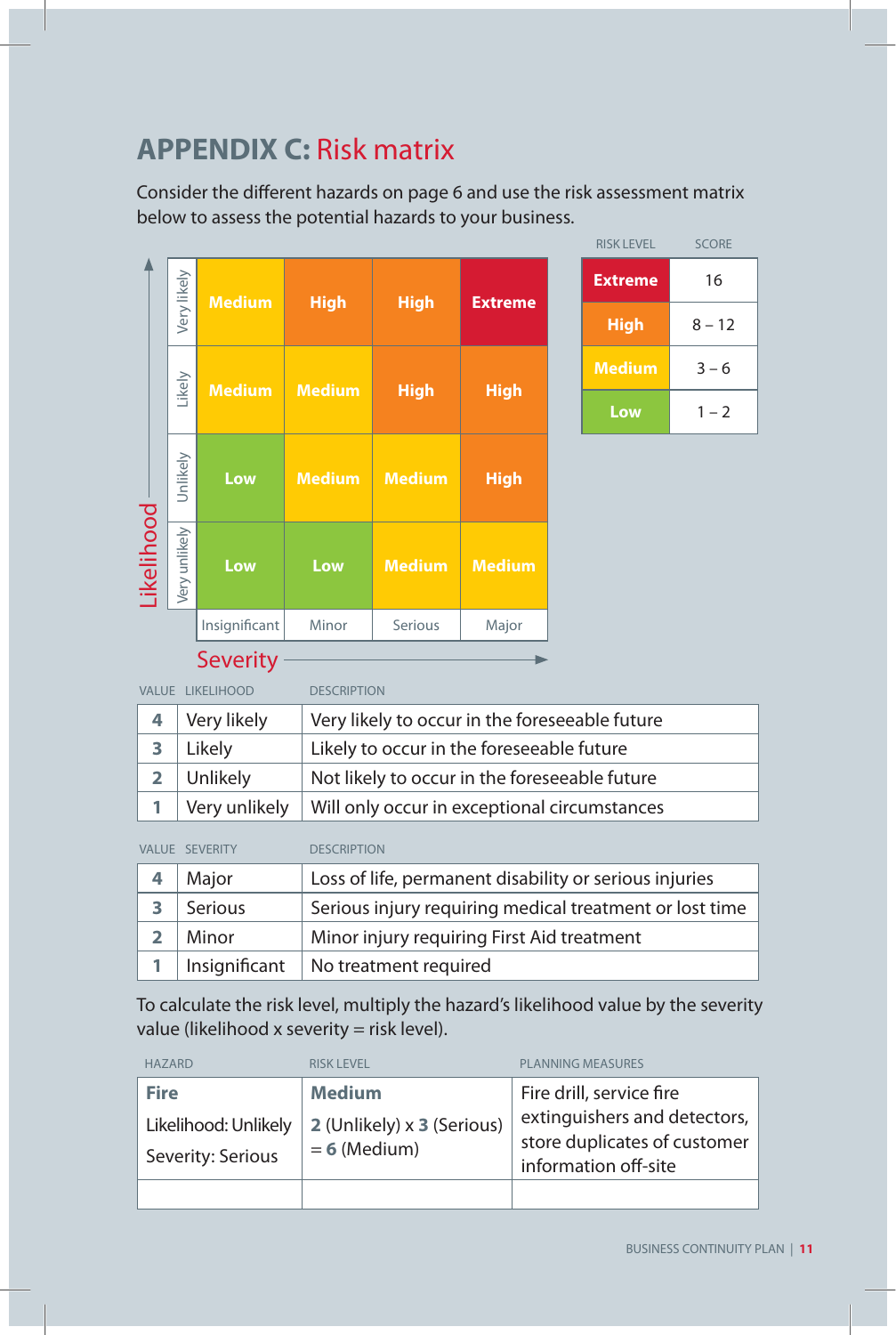## **APPENDIX D:**  Business continuity action plan example

| <b>RISK</b>                           | Power outage                                                                                                |  |
|---------------------------------------|-------------------------------------------------------------------------------------------------------------|--|
| <b>RISK LEVEL</b>                     | Medium                                                                                                      |  |
| <b>RTO</b>                            | Less than 24 hours                                                                                          |  |
| <b>BUSINESS FUNCTIONS</b><br>AFFECTED | Vital records, internet, communications, computer<br>equipment, cash registers, sales                       |  |
| <b>ACTION</b>                         | $\blacktriangleright$ Turn on generator                                                                     |  |
|                                       | $\blacktriangleright$ Call the building manager<br>Jack: 403-555-5555                                       |  |
|                                       | $\blacktriangleright$ Notify the owner<br>Mobile: 403-555-5555<br>Jill∙ ∶<br>Home: 403-555-5555             |  |
|                                       | Determine the likely duration of the power outage<br>Call Fnmax: 403-555-5555                               |  |
|                                       | $\blacktriangleright$ If it is an extended outage, maintain fuel levels<br>Call fuel delivery: 403-555-5555 |  |
| <b>RESOURCES</b>                      | Landline, mobile phone, generator                                                                           |  |

#### If you suffer an interruption, you may wish to make an insurance claim.

- **1.** Phone your agent as soon as possible to discuss the situation.
- 2. If your business has suffered a flood, ask your agent if you should take a sample of the floodwater, and if your insurance covers the cost of analyzing the data.
- **3.** Photograph the damage. Ideally, you should photograph everything before you start cleaning up, as you clean up, and when you're finished.
- **4.** Keep all receipts for repairs and document all funds spent. If you have to dispose of anything, record what you dispose of. Keep a log of the time you spend on clean-up.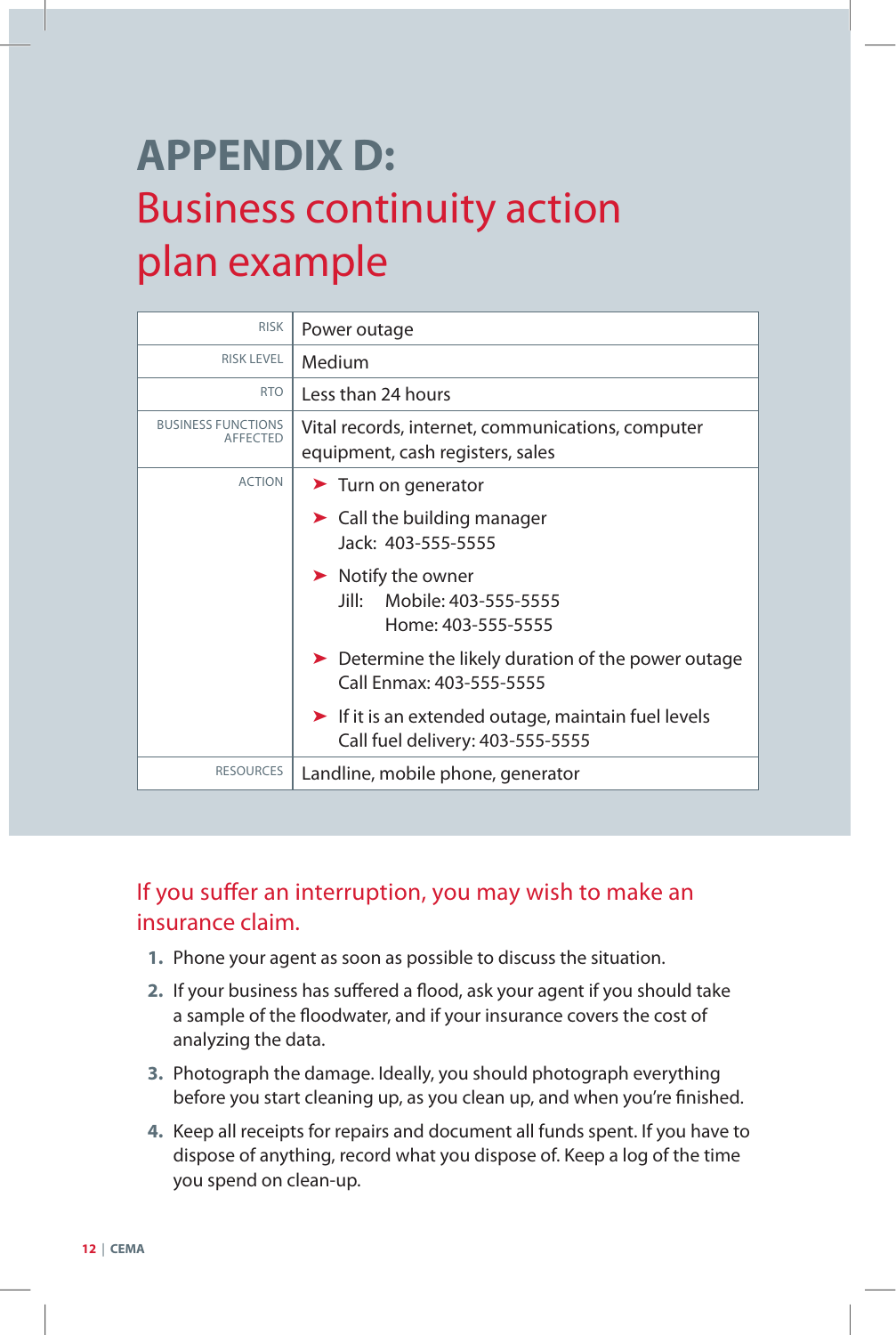## Stay informed. Knowledge is power.

#### Alberta Emergency Alert

#### **@AB\_EmergAlert | emergencyalert.alberta.ca**

Alberta Emergency Alerts are issued to warn people about potential risks to their health and safety.

#### The City of Calgary website

#### **@cityofcalgary | calgary.ca**

In the event of an emergency, The City of Calgary website is a great source of up-to-date information.

#### Calgary City News blog and mobile app

#### **calgarycitynews.com**

Stay on top of what's happening in Calgary with The City of Calgary News app.

#### Calgary 311 mobile app

Report and track select City services from your smartphone using locationbased technology.

#### The City of Calgary facebook

#### **facebook.com/TheCityofCalgary**

Receive the latest City of Calgary updates on facebook.

#### The City of Calgary Road Conditions mobile app

The City of Calgary Road Conditions app is designed to help you plan your commute during winter storms.

#### Calgary Police Service

#### **@Calgary\_Police | calgarypolice.ca**

Calgary Police Service tweets regularly about potential dangers in Calgary and will help keep you up-to-date in an emergency situation.

#### Public Safety Canada

#### **@Safety\_Canada | publicsafety.gc.ca**

Public Safety Canada works to keep Canadians safe from risks such as natural disasters, crime, and terrorism.